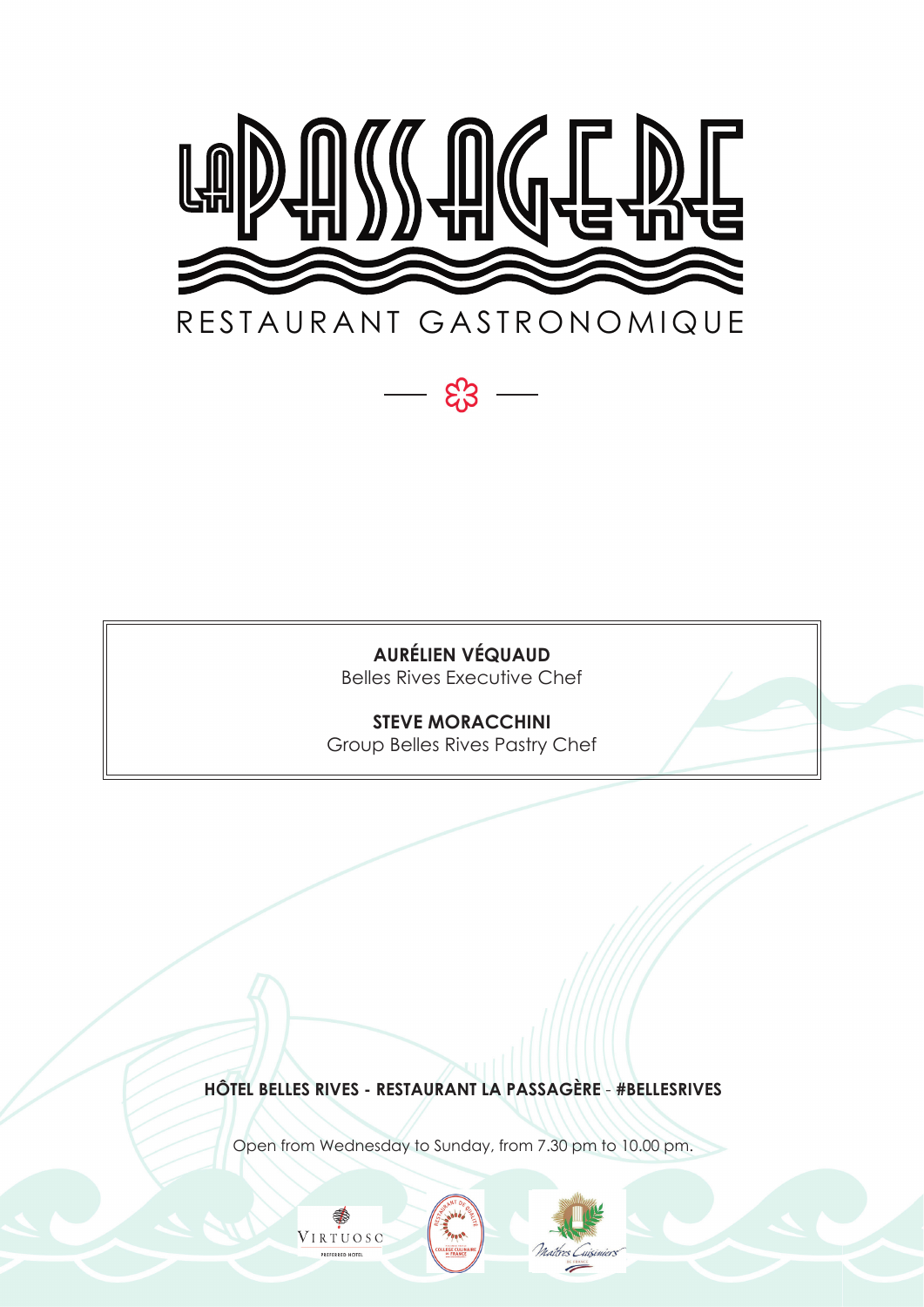

# **A WORD FROM CHEF AURÉLIEN VÉQUAUD**

I love to share my cooking, which I elaborate together with my kitchen team.

We are devoted to an ideal cuisine constantly changing, a moment of timelessness

reflecting joy and emotion.

The genuine beauty of our region inspires us to propose an incredible culinary experience

highlighting the products of our local farmers and producers.

#### **Our friends**

**FISHERMEN**: the fisheries of Menton and the fish market of Puget sur Argens **MARKET GARDENERS** : Marielle Marconcini, Jean Charles Orso, Christian Boselli, Sandra Prat, Valérie et Sébastien for the psiruline of Grasse, Horticultural high school of Antibes **FLOUR** : Sandrine Giraud **SAFFRON PRODUCEUR:** Emmanuelle Poulain from Le Jas des Rochers **HORTICULTURIST** : Matthias Meilland for Roses Belles Rives ®

**CHEESES & RIPENERS** : Carole from La Marmite Végétale, Thomas Métin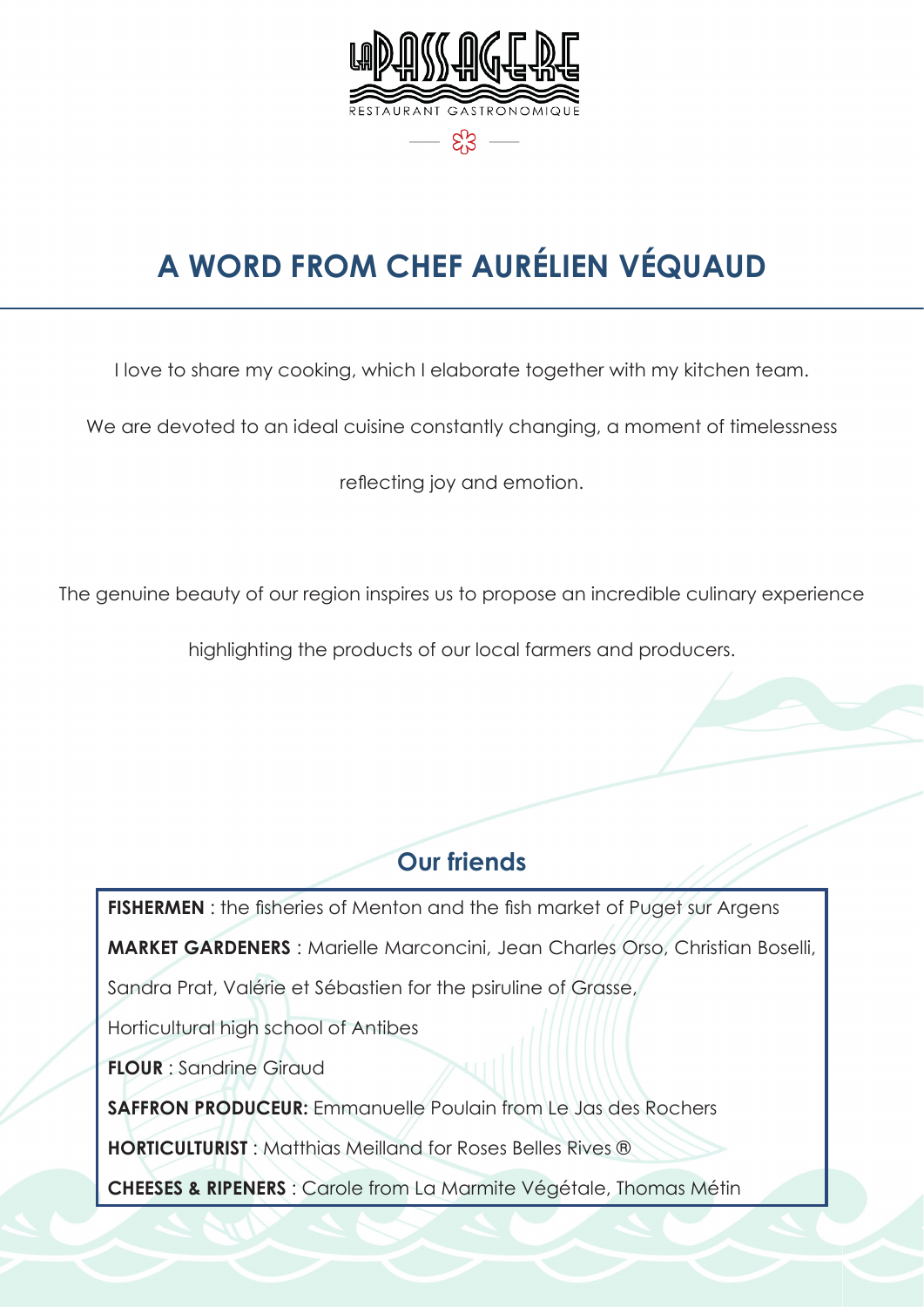

## **COULEURS PRIMAVERA**

in three courses

SLOWELY COOKED BEETROOT

Wild strawberries and lovage oil

LANGOUSTINE

Provencal asparagus, samphire and platine caviar

MYRIADS AND STARS

135 €

Menu must be chosen by all guests

The above rates are net and include taxes & service charges, drinks not included

Do not hesitate to contact our Restaurant Manager to know the allergen product list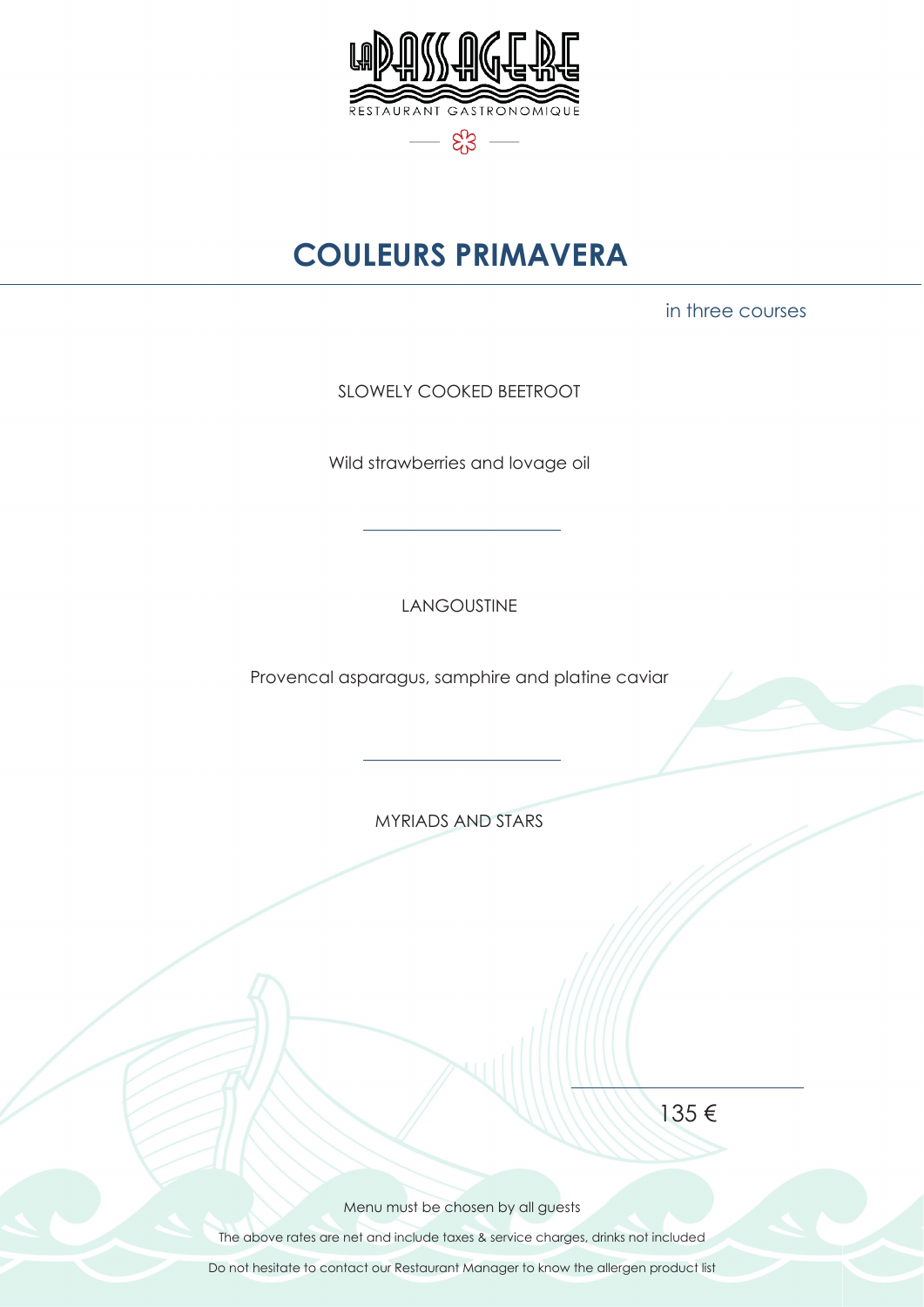

## **COULEURS PRIMAVERA**

in four courses

SLOWELY COOKED BEETROOT

Wild strawberries and lovage oil

MORELS MUSHROOM

Wild blackberries, black garlic cream and hazelnut

LANGOUSTINE

Provencal asparagus, samphire and platine caviar

MYRIADS AND STARS

165 €

Menu must be chosen by all guests

The above rates are net and include taxes & service charges, drinks not included

Do not hesitate to contact our Restaurant Manager to know the allergen product list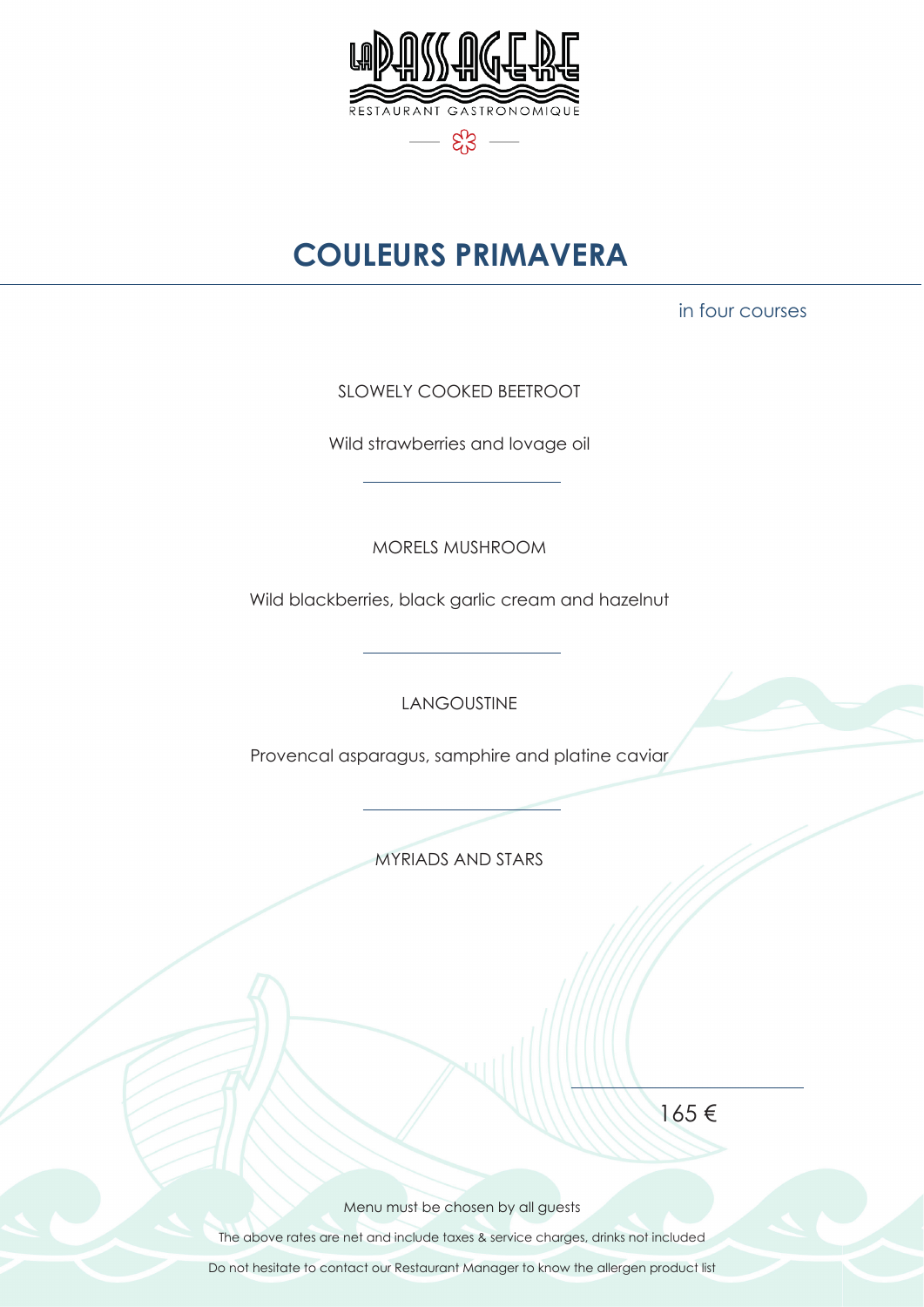

## **GATEWAY INVITATION**

A legendary journey along blue sea shores,

where surprising and Mediterranean flavors are highlighted in six colors

according to the inpiration of our Chef

225 €

Menu must be chosen by all guests

The above rates are net and include taxes & service charges, drinks not included

Do not hesitate to contact our Restaurant Manager to know the allergen product list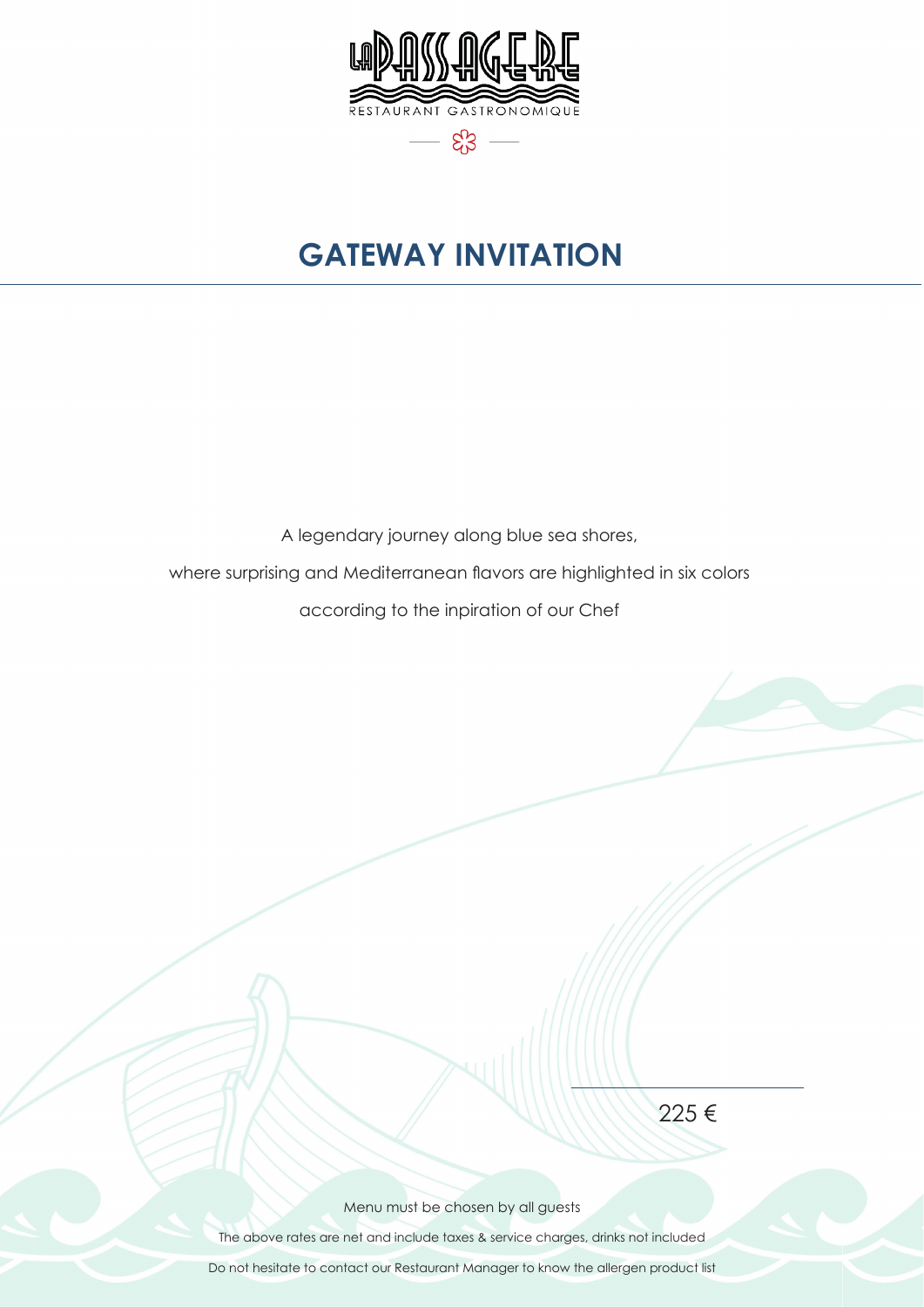

#### **CHEESES**

SELECTION OF CHEESES 28€ ARTISANAL MATURED AND FRESH CHEESES by Thomas Métin in Vence FRESHLY KNEADED AND COOKED BY OUR CARE bread BLACK TRUFFLE upon request and the state of the state with supplement

#### WINES DESSERTS

#### (10 cl)

| Strohwein - Neusiedlersee - Autriche                    | 16€ |
|---------------------------------------------------------|-----|
| Vin d'Autan - Robert Plageoles - Sud Ouest - France     | 25€ |
| Icewine - Ziraldo - Niagara - Canada                    | 25€ |
| Pinot Gris Cuvée spéciale Z.Humbrecht - Alsace - France | 95€ |

The above rates are net and include taxes & service charges, drinks not included